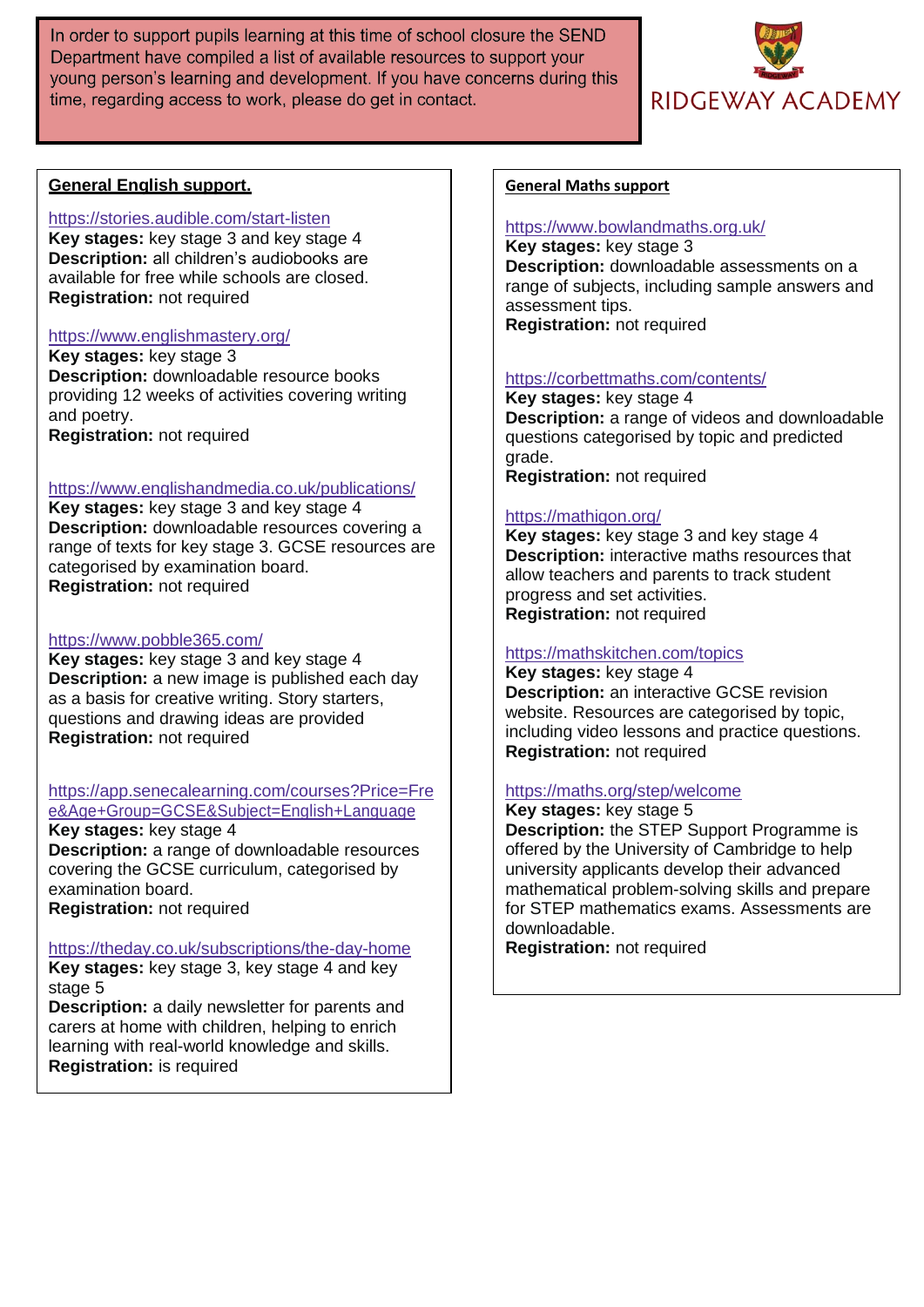# **Resources to support Cognition and Learning**

[https://www.callscotland.org.uk/common-assets/cm-files/posters/ipad-apps-for-learners-with](https://www.callscotland.org.uk/common-assets/cm-files/posters/ipad-apps-for-learners-with%20dyslexia.pdf?fbclid=IwAR0rPAJhx_ENORxXQUuyB5LVJ5vZZ23rAslYojw4V9OalFHJOebHdXCBLJ8) [dyslexia.pdf?fbclid=IwAR0rPAJhx\\_ENORxXQUuyB5LVJ5vZZ23rAslYojw4V9OalFHJOebHdXCBLJ8](https://www.callscotland.org.uk/common-assets/cm-files/posters/ipad-apps-for-learners-with%20dyslexia.pdf?fbclid=IwAR0rPAJhx_ENORxXQUuyB5LVJ5vZZ23rAslYojw4V9OalFHJOebHdXCBLJ8) a comprehensive list of apps that are available to support a variety of individual needs and skills

<https://www.thesendcast.com/sendcast-episodes/> dyslexia and sensory processing difficulties

<https://highlandliteracy.files.wordpress.com/2018/02/paired-reading-for-teachers.pdf> reading comprehension strategies

[https://www.nessy.com](https://www.nessy.com/) registration is free at present. Contains activities to support spelling, writing and processing of information. Mainly for KS3 pupils and younger.

<https://highlandliteracy.files.wordpress.com/2017/10/cued-spelling.pdf> support with spelling commonly misspelt words

<http://www.catchingfoxes.com/sites/www.catchingfoxes.com/files/Paired%20Writing.pdf> support with paired writing between pupil and parent/ carer

<https://www.bdadyslexia.org.uk/> information and support on Dyslexia for all age ranges

<https://www.twinkl.co.uk/resources/covid19-school-closures> range of resources for all ages, free at present.

[www.spaghettibrain.co.uk S](http://www.spaghettibrain.co.uk/)paghetti Brain: Offers real-time strategies for children to support homework and understanding:

[https://stories.audible.com/start-listen A](https://stories.audible.com/start-listen)udible: Free audiobooks. All ages:

<https://www.callscotland.org.uk/downloads/posters-and-leaflets/addressing-reading-difficulties/> poster on how to support reading challenges and where to look for free resources.

<https://www.callscotland.org.uk/downloads/posters-and-leaflets/chromebook-accessibility-and-learning-tools/> info poster on how to use your Chromebook to support learning

[https://www.callscotland.org.uk/downloads/posters-and-leaflets/chromebook-apps-and-extensions-for](https://www.callscotland.org.uk/downloads/posters-and-leaflets/chromebook-apps-and-extensions-for-learners-with-dyslexia/)[learners-with-dyslexia/](https://www.callscotland.org.uk/downloads/posters-and-leaflets/chromebook-apps-and-extensions-for-learners-with-dyslexia/) information on apps and extensions thatc an be used with your Chromebook

<https://www.callscotland.org.uk/downloads/posters-and-leaflets/ict-to-support-learners-with-dyslexia/> info poster on how to set up ICT to support learning

<https://www.callscotland.org.uk/downloads/posters-and-leaflets/making-the-most-of-notes/> how to make the most of the Notes app on the iPad to support and enhance learning

<https://www.callscotland.org.uk/downloads/posters-and-leaflets/mystudybar/> Free suite of applications that can be downloaded to your PC or USB. MyStudyBar is designed to support the study cycle from planning and structuring thoughts and ideas to support reading and writing.

<https://www.callscotland.org.uk/downloads/posters-and-leaflets/supporting-writing-difficulties/> A step-by-step guide in the form of a question and answer 'checklist' helping you to identify problems and suggesting a range of practical technology focused solutions to support pupils with writing difficulties.

[https://www.youtube.com/watch?v=ovuS\\_SzDi-U&feature=youtu.be](https://www.youtube.com/watch?v=ovuS_SzDi-U&feature=youtu.be) a video tutorial on how to use office 365 to support your learning, including reading aloud, changing background colour and how to focus on one section of text at a time.

[www.typingclub.com](http://www.typingclub.com/) , <https://www.bbc.co.uk/bitesize/topics/zf2f9j6/articles/z3c6tfr>

[https://typingstudy.com](https://typingstudy.com/?fbclid=IwAR3o-SMrXZ4rRlaN5mHkqqwWZGqKP_YAoBn1-s0RFq_4E_1CIzZ8zFLUDl4) learn how to touch type